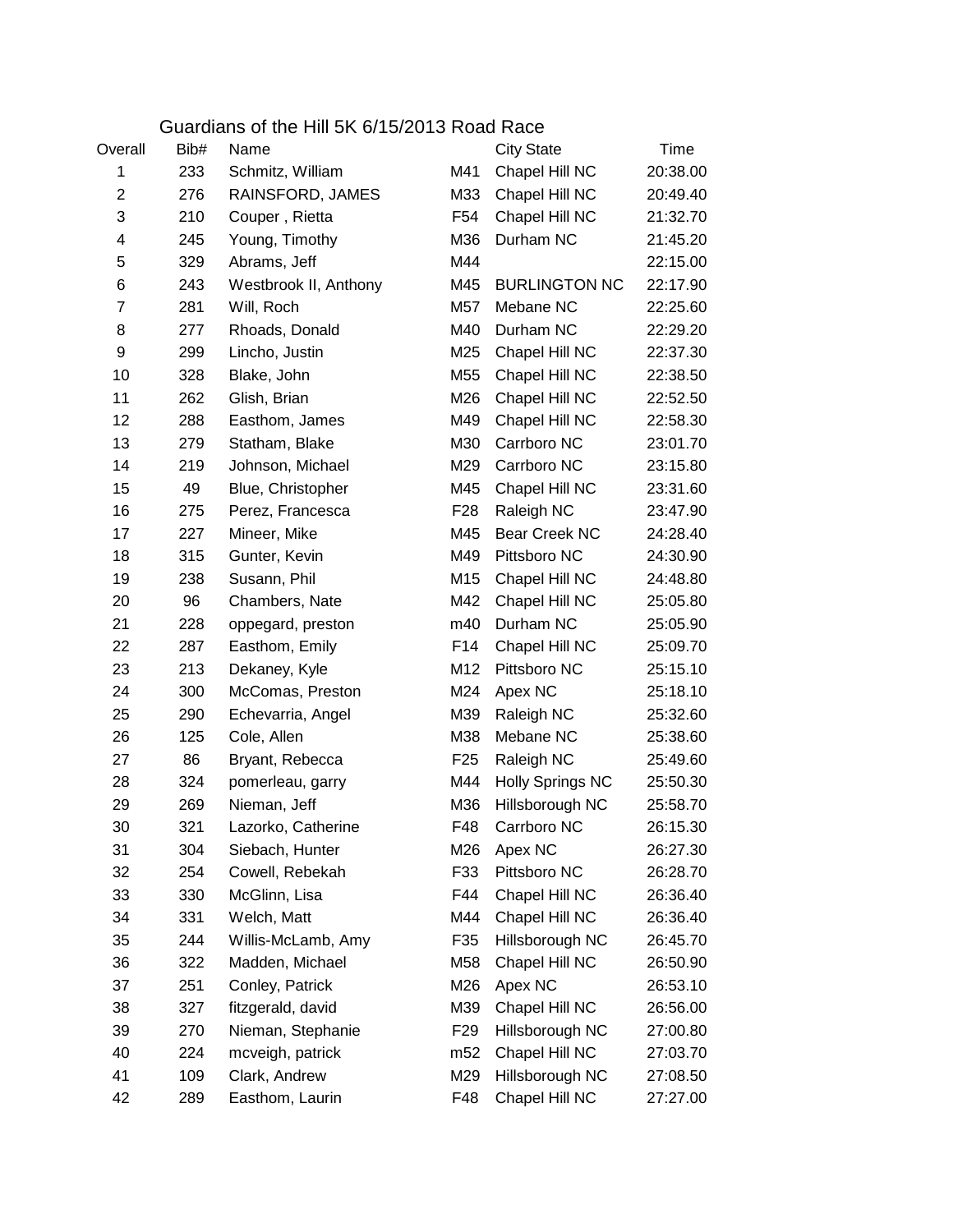| 43 | 272 | orr, elizabeth       | F31             | Mebane NC        | 27:36.80 |
|----|-----|----------------------|-----------------|------------------|----------|
| 44 | 310 | Watkins, Becky       | F <sub>29</sub> | Pittsboro NC     | 27:38.20 |
| 45 | 267 | Kleinhammes, Alisha  | F <sub>12</sub> | Chapel Hill NC   | 27:42.70 |
| 46 | 278 | smith, kevin         | M36             | Mebane NC        | 27:47.80 |
| 47 | 222 | Litchfield, Brian    | M37             | Carrboro NC      | 27:58.10 |
| 48 | 256 | Cumberlander, Brian  | M29             | Durham NC        | 28:11.40 |
| 49 | 255 | Crume, Richard       | M60             | Chapel Hill NC   | 28:28.90 |
| 50 | 286 | Culberson, Maggie    | F <sub>28</sub> | Durham NC        | 28:45.00 |
| 51 | 265 | Karpinos, Ralph      | M63             | Chapel Hill NC   | 28:49.90 |
| 52 | 266 | Kleinhammes, Alfred  | M62             | Chapel Hill NC   | 29:17.00 |
| 53 | 218 | Graban, Krissy       | F <sub>23</sub> | Durham NC        | 29:34.60 |
| 54 | 231 | Potts, Jennifer      | F <sub>26</sub> | Chapel Hill NC   | 29:41.80 |
| 55 | 314 | seagroves, stephen   | M39             | Apex NC          | 29:47.50 |
| 56 | 291 | Frost, Elrina        | F35             | Chapel Hill NC   | 30:15.60 |
| 57 | 250 | Conley, Anna         | F <sub>29</sub> |                  | 30:22.10 |
| 58 | 263 | Guarino, Michelle    | F38             | Pittsboro NC     | 30:34.10 |
| 59 | 221 | lennon, kenneth      | M56             | Durham NC        | 30:50.20 |
| 60 | 312 | Pardo, Charles       | M44             | Raleigh NC       | 30:50.40 |
| 61 | 235 | Susann, Daniel       | M9              | Chapel Hill NC   | 31:00.80 |
| 62 | 108 | Cheely, Erin         | F32             | Durham NC        | 31:06.20 |
| 63 | 326 | barker, brad         | M53             | Chapel Hill NC   | 31:24.40 |
| 64 | 305 | Siebach, Nichole     | F <sub>25</sub> | Apex NC          | 31:28.20 |
| 65 | 306 | Siebach, Sarah       | F <sub>22</sub> | Apex NC          | 31:28.30 |
| 66 | 258 | Cupitt, Julia        | F65             | <b>DURHAM NC</b> | 31:44.70 |
| 67 | 295 | Coyle, Thomas        | M38             | Durham NC        | 31:58.30 |
| 68 | 14  | Blalock, Keith       | M49             | <b>Efland NC</b> | 32:04.90 |
| 69 | 292 | Schaller, Adrian     | M39             | WAKE FOREST N    | 32:20.90 |
| 70 | 257 | Cupitt, Howard       | M70             | <b>DURHAM NC</b> | 32:31.80 |
| 71 | 264 | Hollander, Katherine | F <sub>28</sub> | Chapel Hill NC   | 32:49.60 |
| 72 | 249 | Carstensen, Patricia | F61             | Durham NC        | 33:00.00 |
| 73 | 214 | Dinola, Michael      | M58             | Chapel Hill NC   | 33:02.10 |
| 74 | 294 | Bernier, Amanda      | F24             | Chapel Hill NC   | 33:19.10 |
| 75 | 246 | blue, johanna        | f28             | Durham NC        | 33:23.80 |
| 76 | 248 | Blue, Carter         | F14             | Chapel Hill NC   | 33:25.10 |
| 77 | 320 | Coyle, Courtney      | F32             | Durham NC        | 33:35.40 |
| 78 | 282 | Wyatt, Nikeisha      | F32             | Raleigh NC       | 33:45.50 |
| 79 | 223 | McLendon, Anissa     | f46             | Carrboro NC      | 34:11.20 |
| 80 | 317 | hamberlin, emma      | F7              | Chapel Hill NC   | 34:35.50 |
| 81 | 325 | powell, emily        | F28             | Pittsboro NC     | 34:50.70 |
| 82 | 332 | Powers, Bill         | M78             | Chapel Hill NC   | 34:53.80 |
| 83 | 296 | Grissinger, Timothy  | M32             | Apex NC          | 35:28.10 |
| 84 | 303 | Siebach, Mark        | F <sub>51</sub> | Apex NC          | 35:29.40 |
| 85 | 323 | Madden, Stephanie    | F <sub>25</sub> | Chapel Hill NC   | 36:16.40 |
| 86 | 124 | Clark, Marvin        | M60             | Hillsborough NC  | 36:38.50 |